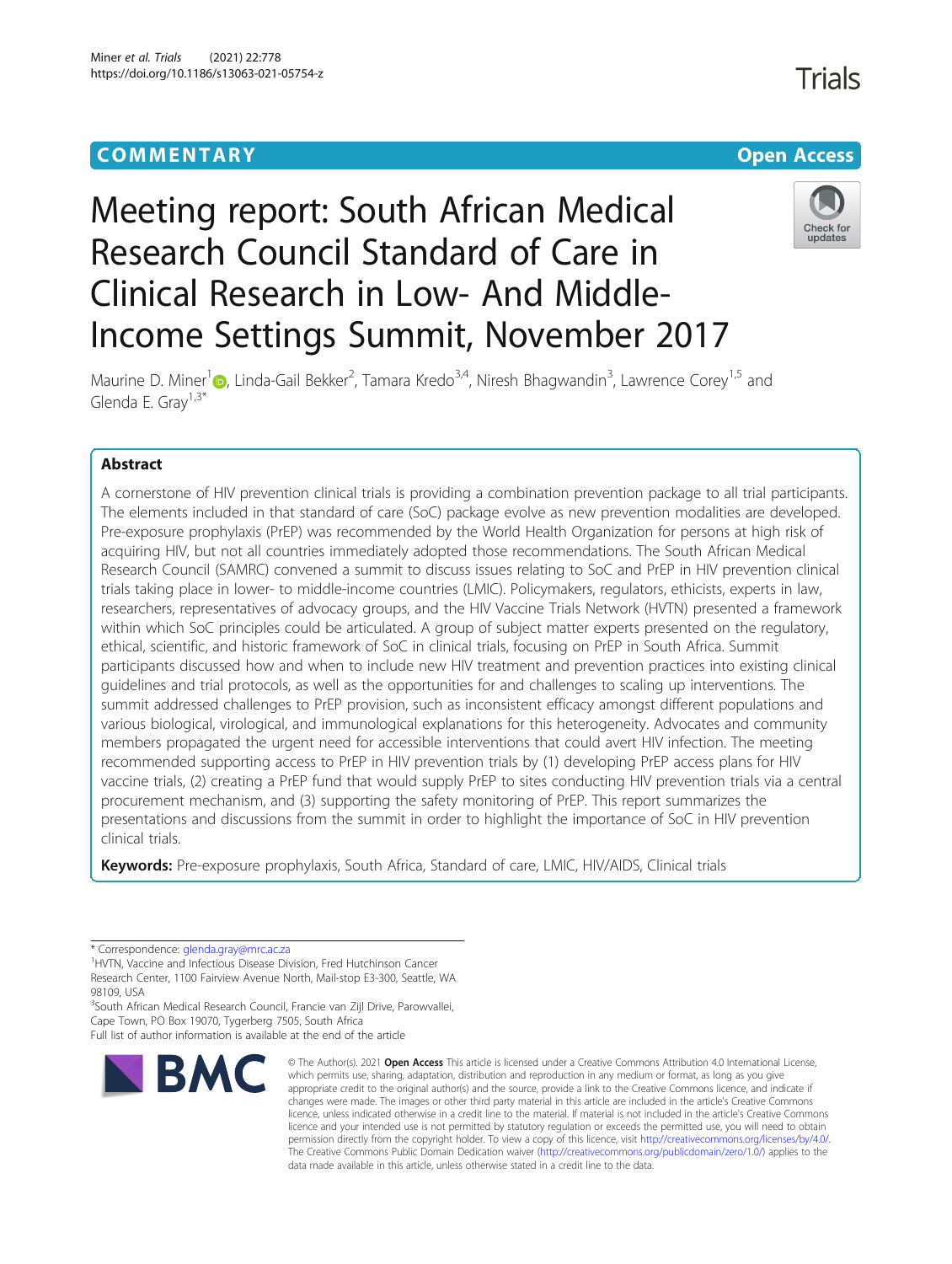#### Introduction

HIV prevention has evolved tremendously over the last decade. Traditionally, antiretroviral therapy (ART) was prescribed to people living with HIV (PLWH) to slow the progression of AIDS when CD4+ T-cell counts dipped below 200 cells per microliter. As ART reduces viral load, it was hypothesized to work as 'treatment as prevention' (TasP) to inhibit sexual transmission. In a trial of serodiscordant couples that compared early ART administration (irrespective of CD4 counts) to delayed, the early treatment reduced the risk of sexual HIV transmission to their uninfected partner by over  $90\%$  [\[1](#page-6-0), [2\]](#page-6-0). This study, conducted by the HIV Prevention Trials Network (HPTN) HPTN 052, has since been joined by other trials that have shown undetectable viral loads prevent transmission and solidified the use of ART for TasP [\[3](#page-6-0), [4\]](#page-6-0).

The 'inverse' of HPTN 052 was investigating the efficacy of ART when administered to the HIV-uninfected partner in a serodiscordant relationship, a concept of pre-exposure prophylaxis (PrEP). Several randomized controlled trials (RCTs) comparing different combinations of oral tenofovir disoproxil fumarate (TDF) and TDF/emtricitabine (TDF/FTC, brand name Truvada) in serodiscordant couples have shown that PrEP can reduce HIV acquisition, although to different extents based on the population [[5](#page-6-0)–[7](#page-6-0)]. Prevention efficacy is robust in men, but contradictory results have been reported in women  $[5-9]$  $[5-9]$  $[5-9]$  $[5-9]$ .

A cornerstone of HIV prevention clinical trials is providing a combination prevention package (e.g. risk reduction counselling, free condoms, diagnosis, and treatment for STIs) to all trial participants. The package provision is part of an obligation to minimize the participants' risk of acquiring HIV, as assumption of risk can be underestimated in RCT participants  $[10, 11]$  $[10, 11]$  $[10, 11]$ . As new prevention modalities emerge, the prevention packages are adapted accordingly to provide the best care to participants whilst considering cost, population impact/efficacy, government and other funders' roles, and clinical science integrity. In 2010, after iPrEx results showed PrEP efficacy in men who have sex with men (MSM) and transgender women, the HIV Vaccine Trials Network (HVTN) held a series of consultations with advocates, ethicists, and other stakeholders; surveys of participants; and discussions with protocol team leadership and research site investigators to evaluate the pros and cons of potential approaches to PrEP access in an ongoing HIV vaccine efficacy trial (HVTN 505) [\[12](#page-6-0)]. The group considered three options (ranging from providing information on PrEP to providing PrEP itself) and four main issues: researcher obligation to participants and their communities, effects on study design, health policy recommendations, and stakeholder opinions. The consensus was to provide PrEP information and referrals for PrEP access. For the latter, Gilead donated Truvada for any interested participant and the HVTN coordinated a contract with a mail-order pharmacy to ease access. As HVTN 505 was conducted only in the United States (US), ethical issues about differential health resources and regulatory standards in other countries were not addressed. Following this prevention package amendment, in 2012, PrEP was approved for use in populations at high risk of HIV infection in the US by the Food and Drug Administration [\[13](#page-6-0)].

In 2015, the World Health Organization (WHO) made a recommendation for the inclusion of oral PrEP as part of a combination HIV prevention package for people at substantial risk of HIV infection [\[14\]](#page-6-0). In 2017, TDF/FTC was licensed for use as PrEP in 17 countries and was included in the WHO Essential Medicines List (EML). At that time, although PrEP was approved in South Africa, its availability was limited to the National Department of Health (NDoH)-sanctioned sub-populations (specifically MSM and sex workers) and research-led demonstration projects. Unfortunately, this precluded heterosexual girls and women access to PrEP. Due to the high prevalence of HIV in women in South Africa, up to 24% in some areas [\[15](#page-6-0)], this population makes up a large proportion of participants in HIV prevention clinical trials conducted there. A substantial gap existed between participants in HIV prevention trials and local access to comprehensive prevention packages. The South African Medical Research Council (SAMRC) has a mandate to address issues that could potentially impact the conduct of health research, including clinical trials. As such, the SAMRC together with the HVTN convened a summit in Cape Town in 2017 to address PrEP access as a case study on the standard of care (SoC) in clinical trials in lower- and middle-income countries (LMIC). Whilst the summit focused on PrEP provision in South Africa, the issues raised are applicable to other forms of SoC across LMICs. This article summarizes the viewpoints and discussions that took place in November 2017 at the summit.

#### **Methods**

As a result of the lack of PrEP licensure for those at high risk of HIV acquisition in South Africa, the SAMRC reached out to stakeholders in communities, government, academia, and pharmaceutical companies to discuss issues concerning PrEP provision as SoC in HIV prevention trials. The 2-day summit began with presentations from experts on ethics, regulatory processes, clinical studies, basic science, and community engagement, followed by a day of panel discussions with the goal of providing a comprehensive and thought-out plan on PrEP provision for HIV prevention trials in-country. The overall objective of the meeting was to engage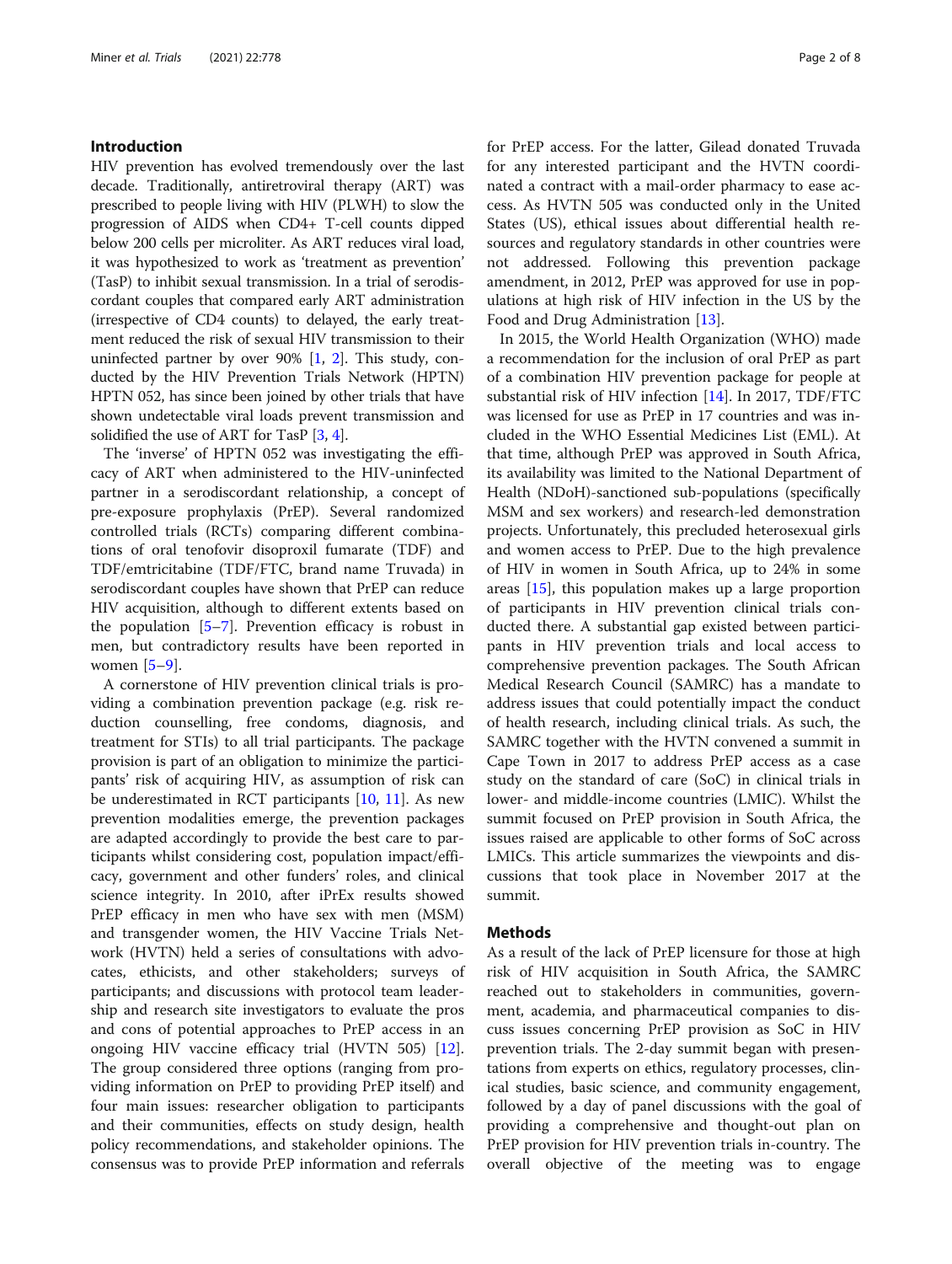regulatory, legal, and ethical frameworks, whilst considering perspectives of government, community organizations and advocates, and the funders of research to review the principles behind setting SoC for prevention clinical trials in LMIC to address the PrEP gap. There were 18 presentations on the first day (Supplemental Table [1\)](#page-5-0) and three panel discussions on day 2. Both days were recorded and transcribed. This report summarizes the main themes from the summit, which resulted in a recommendation and Executive Statement from the SAMRC [[16\]](#page-6-0). An Epilogue provides an update of what has happened in this space since the summit took place in 2017.

#### Objectives:

- To outline what a SoC is and whether PrEP falls into this category for HIV prevention clinical trials in South Africa
- To present context of PrEP efficacy in South African females
- To discuss the approaches of how to provide PrEP as a SoC in HIV prevention trials in South Africa

#### Themes of the summit

#### Use of local and international guidelines to define SoC in efficacy trials

A modern definition of SoC is 'that which a minimally competent physician in the same field would do under similar circumstances' [[17\]](#page-6-0). In the context of HIV vaccine RCT, SoC includes a basic prevention package that every participant has access to regardless of whether they receive vaccine or placebo. Local regulatory bodies ensure clinical trials include SoC and adhere to guidelines such as Sections 21 and 19 of the Medicines and Related Substances Act and General Regulations [\[18](#page-6-0)], the Nuremberg Code, Declaration of Helsinki and the Belmont Report [\[19](#page-6-0)–[21\]](#page-6-0), and the International Council for Harmonisation of Technical Requirements for Pharmaceuticals for Human Use (ICH) on Good Clinical Practice (GCP) [[22,](#page-6-0) [23](#page-6-0)]. GCP requires clinical trial SoC to include informed consent, information about adverse outcomes, potential for post-trial treatment, and adverse drug event reporting. The South African Bill of Rights discusses the right to health in Section 27 of the Constitution: 'The state has to take reasonable legislative measures within its available resources.' The WHO, US Centers for Disease Control and Prevention (CDC), South African NDoH, and South African HIV Clinicians Society all have HIV prevention/treatment trial guidelines available. The purpose of these international guidelines on SoC is to promote consistency and ensure equity in clinical trials globally.

However, the definition of SoC can vary depending on context or location. PrEP licensure for 'those at risk of HIV' is such an example. Apart from a universal SoC, an international consensus standard considers SoC factors such as cost, the balance between desirable and undesirable effects, and acceptability to those who will receive treatment [[24](#page-6-0)–[26\]](#page-6-0). The SAMRC has funded the South African Guidelines Excellence [\(SAGE](http://www.mrc.ac.za/intramural-research-units/Cochrane-SAGE)) project, which is a multi-partner, 5-goal project to develop and implement primary care guidelines in South Africa [[27](#page-6-0)]. SAGE applies stakeholder expertise to efficiently identify and address resource limitations in SoC across the diverse health care system of South Africa. The SAGE project is in the midst of evaluating PrEP use for women in South Africa.

In 1996, the NDoH implemented the South African Standard Treatment Guidelines and Essential Medicines List (STG/EML), which determines access to and availability of medicines in the public sector, to ensure SoC for its citizens. Four criteria must be met for a medication to be approved to the EML: (1) public health need; (2) safety, efficacy, and quality; (3) pharma-economics/ cost; and (4) practice considerations. In 2017, PrEP was not part of the EML although 26 countries had adopted the WHO recommendations for its use [[28](#page-6-0)].

#### Historical precedent for implementing new SoC for HIV prevention in South Africa

South Africa has, in the past, adopted international SoC guidelines for the prevention of mother-to-child transmission (PMTCT) of HIV. In 2002, the non-governmental organization Treatment Action Campaign (TAC) filed a lawsuit against the South African government over its limited 'duty of care' distribution of the antiretroviral drug nevirapine [\[29\]](#page-6-0). The government at the time denied scientific evidence surrounding HIV/AIDS and the Ministry of Health was opposed to any form of nevirapine rollout. TAC argued these limitations put PLWH and their newborns at a substantial health risk, violating their constitutional rights. The court ruled in favour of TAC that the government's limited supply was unconstitutional as it denied nevirapine administration in the public health system where there was capacity and its use was medically indicated [[30](#page-6-0), [31\]](#page-6-0).

In 2013, the Joint United Nations Programme on HIV/ AIDS (UNAIDS) developed a new SoC for PMTCT of HIV. The new SoC, called Option B+, was to replace the previously used Options A and B that involved different ART regimens [\[32](#page-7-0)]. There was a large local debate after the international community proposed that South Africa implement Option B+, as the country was doing reasonably well with Options A/B. As it turned out, it was the right decision to move to Option B+; South Africa lowered the MTCT rate from 8% in 2009 to 2% in 2015 [[33\]](#page-7-0). South African researchers used local data to make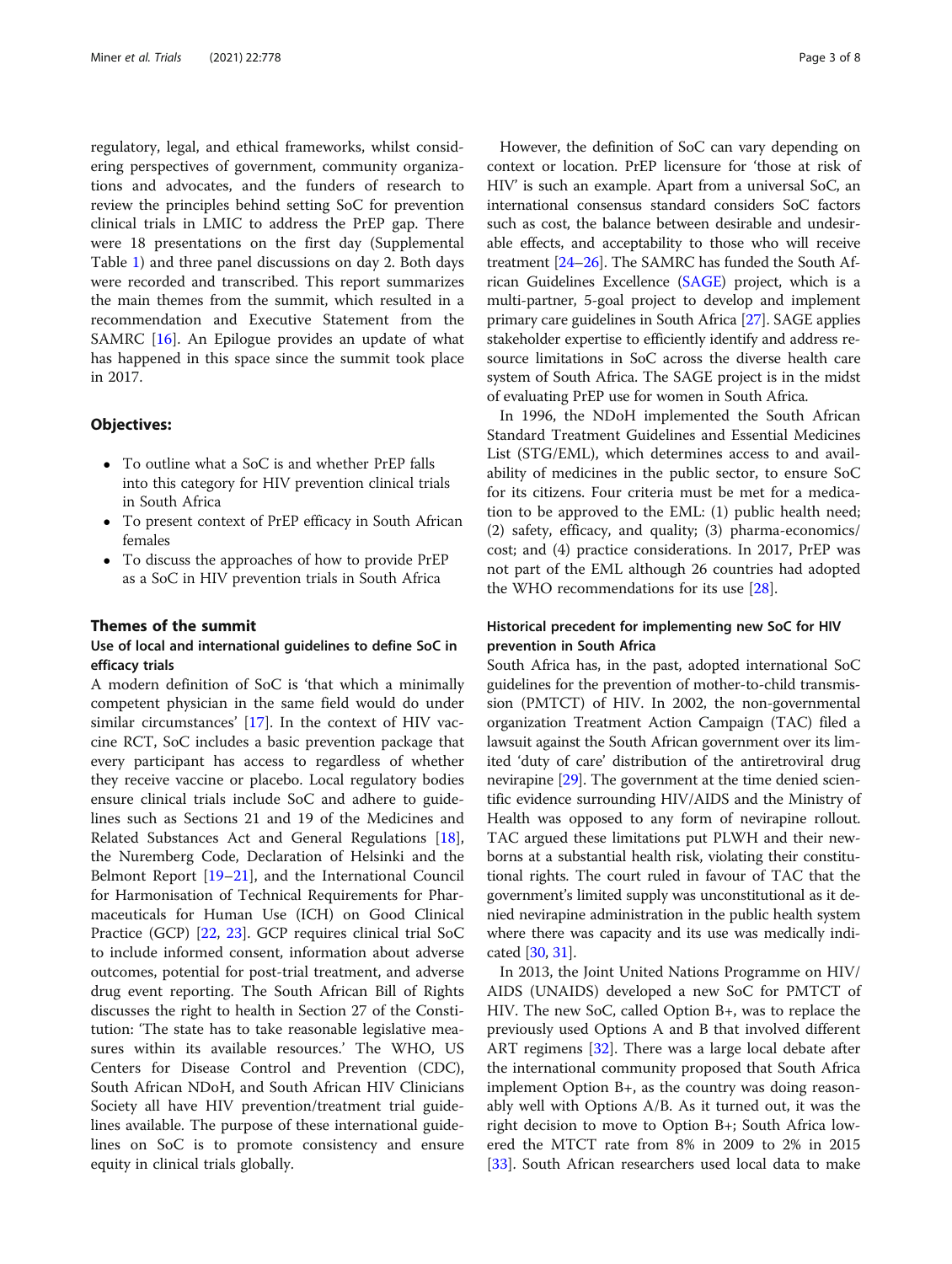decisions based on the international guidance. This exemplifies how global decision-making can affect local SoC guidelines in South Africa.

#### Implications of conflicting PrEP efficacy data for South African women

As stated before, SoC can vary based on context or region. The economic strength/status and medical infrastructure of a nation, city, or village can profoundly impact the type of health care its citizens receive. South Africa is one of the most unequal societies in the world, with a Gini coefficient of 0.63 [[34\]](#page-7-0) and an annual health expenditure of 8.2% gross national product [[35\]](#page-7-0). There were an estimated 7.7 million PLWH in 2017, equating to an overall prevalence of  $\sim$  14% [[15](#page-6-0)]. However, heterosexual females are one of the most at-risk groups with an estimated prevalence of 24%. This is in contrast to, for example, the US where MSM and transgender women are at the highest risk  $({\sim} 12\%)$  prevalence) [[36](#page-7-0), [37\]](#page-7-0).

In fact, the discrepancy in PrEP efficacy between MSM and heterosexual women is a major factor in its omission from the South African EML. A systematic review of oral PrEP RCT across a range of populations and settings concluded that it was effective in reducing HIV infection risk across gender, PrEP regimen, dosing, and mode of acquisition [\[38\]](#page-7-0), and numerous studies have shown high efficacy of oral PrEP in MSM populations [[6,](#page-6-0) [39](#page-7-0)–[41\]](#page-7-0). Table 1 outlines the five efficacy trials of oral PrEP that enrolled women to date: Partners PrEP, Bangkok TDF, FEM-PrEP, VOICE, and TDF2. As depicted in the table, efficacy in heterosexual women is inconsistent. Numerous confounders have been suggested for the discrepancy, including biological factors (e.g. viral subtype, vaginal microenvironment) and behavioural factors (e.g. drug adherence, relationship status). In fact, a meta-analysis of these trials found that adherence to PrEP correlated with efficacy [\[43](#page-7-0)], and unfortunately, adherence has been lower for women in LMIC than MSM in high-income countries. Further data

Table 1 Oral PrEP efficacy in women in 5 efficacy trials

| <b>Trial</b>     | PrEP efficacy (in women) | Ref                               |
|------------------|--------------------------|-----------------------------------|
| Partners PrFP    |                          |                                   |
| TDF-FTC          | 66% ( $p = 0.005$ )      | $\begin{bmatrix} 5 \end{bmatrix}$ |
| <b>TDF</b>       | 71% ( $p = 0.002$ )      | $[5]$                             |
| Bangkok TDF      | 79% ( $p = 0.03$ )       | $[42]$                            |
| FFM-PrFP         | None                     | [9]                               |
| VOICE            |                          |                                   |
| TDF-FTC          | None                     | [8]                               |
| <b>TDF</b>       | None                     | [8]                               |
| TDF <sub>2</sub> | None                     | [7]                               |
|                  |                          |                                   |

will be required to refine the estimates of PrEP efficacy in southern African women to aid in appropriate messaging, characterizing the impact of PrEP at a population level and within HIV prevention efficacy trials and understanding conditions that might compromise efficacy [[43\]](#page-7-0). Despite these unknowns, the South African AIDS Committee guidelines included the provision of daily PrEP for high-risk populations in 2016 [\[44](#page-7-0)].

Ethics committees responsible for evaluating SoC in clinical trials face a dilemma when there is a lack of consensus in the scientific community. In 2005, a prominent South African ethicist encouraged researchers that, 'Contributing to sustainable improvements in health by progressively ratcheting the SoC upwards for research participants and their communities is an ethical obligation of those resource-rich countries who sponsor and implement research in poorer ones' [[45\]](#page-7-0). In 2016, the US-based ethicist Jeremy Sugarman referred to what is now highly quoted as the 'rebuttable presumption' [\[46](#page-7-0)]. According to Sugarman, the onus was placed on researchers to justify *not* offering PrEP to participants in HIV prevention trials. But, as stated before, this is not a simple issue when local governments do not provide that SoC to everyone in the target community.

#### The National PrEP Technical Working Group and PrEP availability in South Africa

In October 2015, the NDoH convened a meeting to consider the soon-to-be-released WHO guidelines recommending PrEP use for all populations at substantial risk of HIV. At that meeting, the National PrEP Technical Working Group was formed, which has been an important vehicle for guiding PrEP introduction into South Africa. Shortly thereafter, the Medicines Control Council licensed TDF/FTC for PrEP use and, by June 2016, the beginnings of a publicly funded programme began where PrEP was provided to sex workers as part of the National Sex Worker Program. It was one of the first nationally funded PrEP programmes in Africa and was lauded by UNAIDS [\[47](#page-7-0)]. Between 2016 and 2017, publicly funded programmes provided nearly 3000 PrEP initiations at 17 sites across South Africa. A key take-home from the National Sex Worker Program data was that initially uptake was quite low, partly because prior to licensure, sex workers were sceptical as to the motives of including them in a programme. But with increasing awareness of PrEP and perhaps expansion of access to other populations, hesitancy seemed to decrease.

Since the kick-off of the National Sex Worker Program, the National PrEP Technical Working Group began implementing demonstration projects for adolescent girls and young women. Those projects have evaluated a number of strategies, including sex-positive materials targeted at young people, fixed facilities and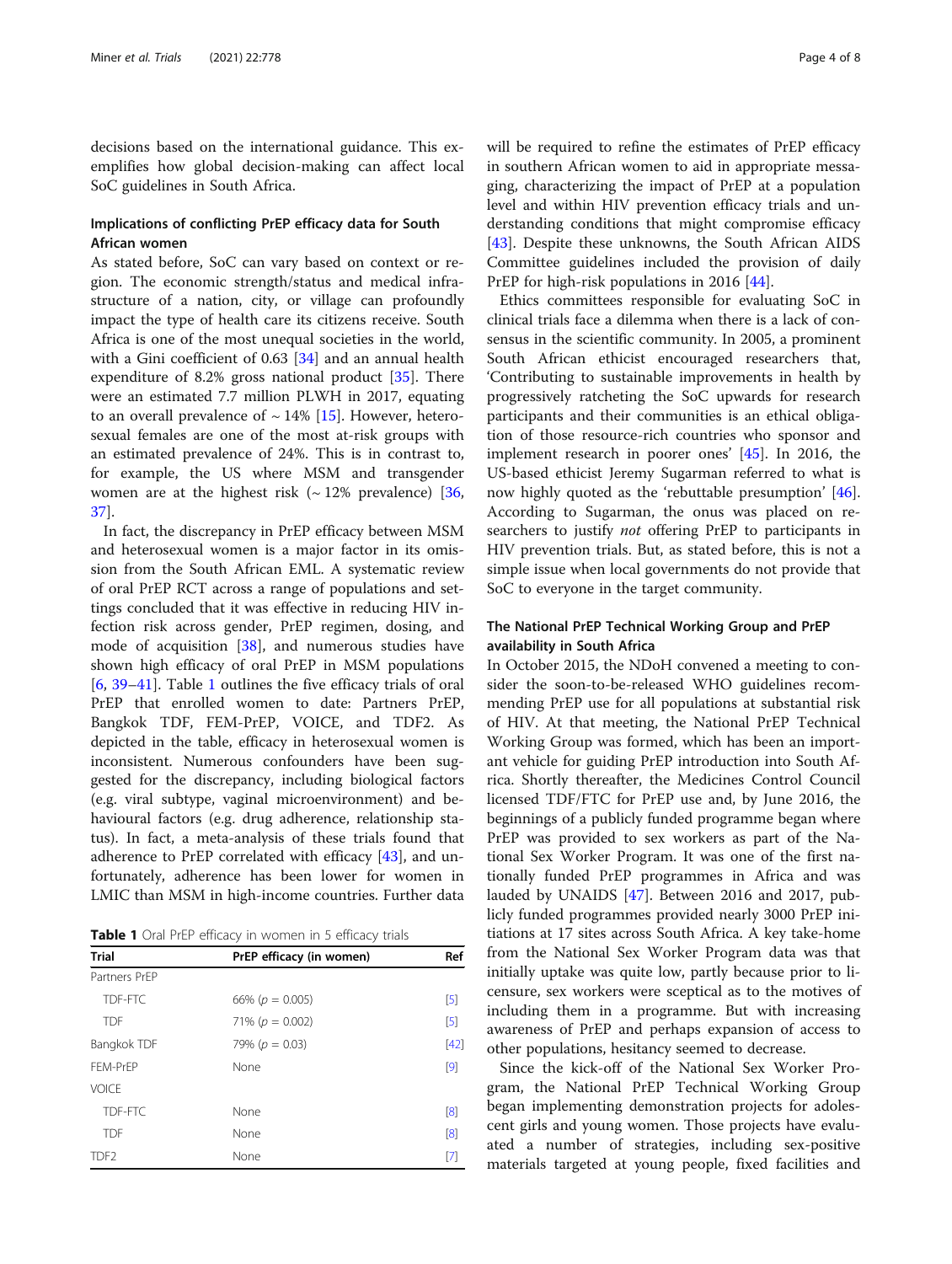mobile delivery models, drug-level feedback counselling, use of social clubs, and integration with services such as gender-based violence prevention. The demonstration projects have indicated that PrEP uptake, which varies across regions from 36 to 98%, increases when it is part of a broader prevention package that includes peer support, mobile services, and convenient operating times, or as part of a sexual reproductive health package. The working group has also investigated ways to reduce the burden of repeated visits for PrEP, particularly because the goal is to provide a convenient service for healthy populations. Finally, it is critical to train health care workers and ensure their positive attitudes in prescribing PrEP.

It is predicted that PrEP uptake will be variable and likely evolve over time. Clinical trialists should agree on an adequate package for adherence support and recognize that patterns of PrEP use will most likely vary over the course of a trial.

#### Designing clinical trials in the era of PrEP

Offering PrEP to vaccine or placebo recipients in an HIV vaccine clinical trial will not truly disturb the ability to answer the question at hand: whether the new vaccine prevents HIV acquisition. This is true for most HIV vaccine studies, as the two modalities typically have different mechanisms of action. It would, however, have an impact. If participants use PrEP effectively, HIV incidence would decrease and therefore affect the statistical power of the primary objective (i.e. vaccine efficacy). For example, the HIV vaccine trial HVTN 505 increased its sample size from 1350 to 2500 participants to accommodate for PrEP use [\[48](#page-7-0)]. As such, consideration of PrEP provision must be addressed and analysed by statisticians early during the trial design process so that the scientific validity of the study is not compromised.

Another issue to consider is how PrEP provision is paid for. Most HIV prevention trials conducted in South Africa are sponsored by the US government (via the NIH), which stipulates research funds cannot be used for medication and SoC procedures, including lab work. The HVTN has previously raised philanthropic dollars to provide TDF/FTC through an online pharmacy when a participant received a prescription from their physician. This preserved community equity as well as lessened the potential burden on CRS staff of medical care that could detract from the necessary documentation and effort required to perform the trial. Typical vaccine efficacy trials last 5 years, and because NIH-sponsored trials are reliant on governmental budgeting, there is never a guarantee that grant funding will continue. In this system, an organization such as the HVTN can only guarantee PrEP access for the life of the trial. Ideally, local governments in the region a trial is conducted will step up at that point to provide post-trial access.

Representatives from pharmaceutical companies sponsoring clinical trials have acknowledged the importance of providing post-trial access to interventions that work. As these companies are themselves benefitting from the participants in a trial, the argument could be made that the companies owe the participants. There is precedent for including language in trial protocols that the sponsor will continue to provide access to a medication until it is accessible to study participants elsewhere. This post-trial access, some argue, is the industry's responsibility. As PrEP could offer a population-level reduction in HIV prevalence, post-trial access would also provide benefit to local communities where the trials are conducted.

#### Community voices should be considered when implementing PrEP access in clinical trials

The benefits of community engagement and collaboration between clinical trial networks and community advocates are well documented [\[49](#page-7-0)–[51\]](#page-7-0). Community Advisory Board (CAB) members are integral colleagues in the operations of trials conducted by the US NIHfunded HIV/AIDS networks, such as the HVTN. CABs help ensure that SoC given to clinical trial participants are ethical, scientifically valid, and developed with sincere collaboration with communities and advocates. In regard to HIV prevention trials conducted in South Africa, community stakeholder involvement in decisionmaking on PrEP provision is essential to ensuring protocols are acceptable to trial participants. As such, advocates and community representatives should be engaged in the design of the PrEP plans. Communities should feel 'ownership' rather than 'buy-in.' It is also important there be a mechanism for advocates and community members to monitor and inform SoC evolution so that the care is accountable, transparent, and client centred.

As there are approximately 2000 new HIV infections in young women in South Africa each week, it is imperative that if an effective agent against HIV acquisition exists, its use should not be put on hold. Clinical trial participants will need choices for HIV prevention; a onesize-fits-all approach will not likely make a significant dent in acquisition rates. PrEP should be provided to participants who choose to take it either through easily accessible health care organizations/clinics in the region or by the clinical trial sites themselves. In addition, the success of PEPFAR in ART provision in Africa can be viewed as a model for government action to drastically increase access to PrEP [\[52](#page-7-0)].

#### Conclusions

The topic of how to use PrEP ethically, safely, and effectively has been a key consideration in the planning of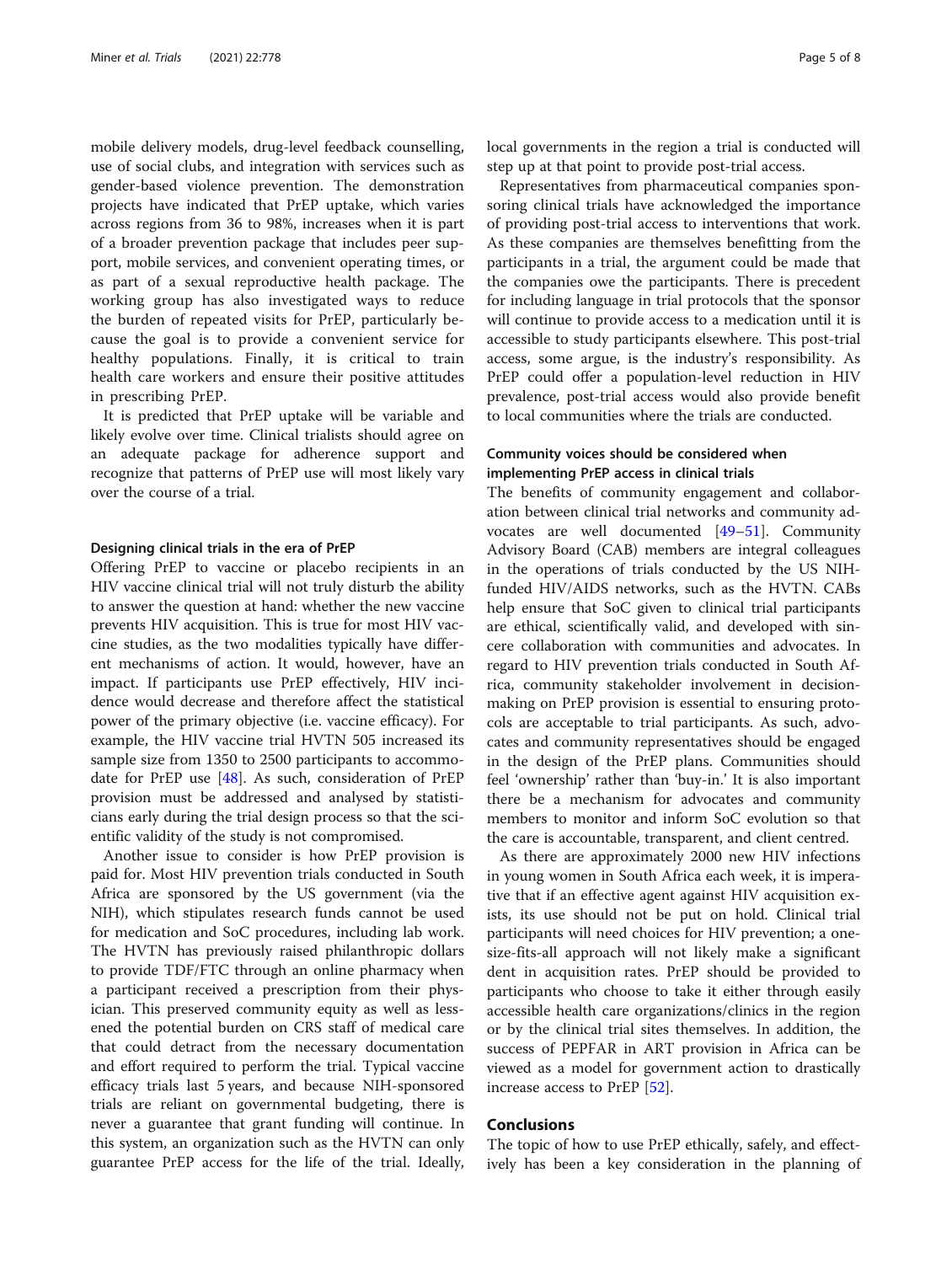<span id="page-5-0"></span>prevention trials planned for South Africa. The recommendations of the Ministry of Health, South African ethics boards, research teams, and the vulnerable communities should be heeded in clinical trials conducted in any LMIC. Consensus across all these stakeholders is crucial for deciding how and when to provide access to modalities that have not yet fully bloomed in-country.

During the SoC summit discussions, it became clear that HIV prevention researchers should move towards making PrEP available as part of the HIV prevention package for study participants of a clinical trial. South African investigators and collaborators, including the NIH's two largest clinical trial networks working in South Africa (HVTN and HPTN), proposed to work together as standard of prevention services evolve in southern Africa. The scientific validity of a clinical trial must be considered in decisions made regarding PrEP access. In addition, it is crucial that investigators engage their government bodies or working groups to motivate the support of PrEP demonstration projects close to research sites, not only for PrEP access, but to also provide HIV testing and PrEP-related safety monitoring.

This summit demonstrated that considerations of SoC in a clinical trial setting are complex. These complexities are dynamic and contextual nuances may vary from site to site. Both local and international guidelines can inform the review and the need to modify the standard of prevention to ensure LMIC clinical trials are performed with the highest ethical standards.

#### Epilogue

Following the summit, the SAMRC, with additional support from the Fred Hutchinson Cancer Research Center (parent institution of the HVTN) and industry partners, set up a PrEP fund for drug acquisition and laboratory monitoring for HIV prevention study participants across sub-Saharan Africa. This enabled the SAMRC to purchase PrEP at state tender prices and utilize pre-existing negotiated laboratory contracts and within-study systems to extend available PrEP funds. PrEP drug provision and related essential laboratory monitoring support were subsequently initiated for interested and eligible HVTN efficacy trial participants at the 24 clinical trial sites conducting trials in sub-Saharan Africa (HVTN 702 [[ClinicalTrials.gov](http://clinicaltrials.gov): NCT02968849), HVTN 703/HPTN 081 [\[ClinicalTrials.gov:](http://clinicaltrials.gov) NCT02568215], and HVTN 705/ HPX2008 [\[ClinicalTrials.gov:](http://clinicaltrials.gov) NCT03060629]). PrEP was offered at each instance of risk reduction counselling along with other prevention methods provided during participant study visits and during the informed consent process. Where possible, sites could offer PrEP from their own pharmacies and staff were trained to prescribe and manage PrEP initiation and follow-up. Each clinical site received an up-to-date list of pharmacies and clinics that

stocked and prescribed PrEP in their areas. PrEP training for site staff was offered periodically to enable PrEP prescribing and management. The more recent HPX3002/ HVTN 706 (Mosaico) trial conducted amongst MSM and transgender individuals in the Americas and Europe offered a slightly different approach to PrEP administration to ensure all participants could receive access to the highest standard of prevention. The trial was designed to give volunteers three options regarding PrEP: (1) participants already on PrEP or who wished to take PrEP will not be included in the study, but referred to PrEP resources in their community if requested; (2) participants who decide to take PrEP after receiving vaccination can remain in the study; and (3) participants not wanting to take PrEP can be included in the study [[53](#page-7-0)].

#### Abbreviations

SAMRC: South African Medical Research Council; SoC: Standard of care; LMIC: Lower- and middle-income countries; WHO: World Health Organization; TDF/FTC: Tenofovir disoproxil fumarate/emtricitabine; EML: Essential Medicines List; PrEP: Pre-exposure prophylaxis; NDoH: National Department of Health; MSM: Men who have sex with men; HVTN: HIV Vaccine Trials Network; ICH: International Council for Harmonisation of Technical Requirements for Pharmaceuticals for Human Use; GCP: Good Clinical Practice; RCT: Randomized controlled trial; PMTCT: Prevention of mother-to-child transmission; ART: Antiretroviral therapy; CAB: Community Advisory Board

#### Supplementary Information

The online version contains supplementary material available at [https://doi.](https://doi.org/10.1186/s13063-021-05754-z) [org/10.1186/s13063-021-05754-z](https://doi.org/10.1186/s13063-021-05754-z).

Additional file 1: Supplement Table 1. Summit presentations.

#### Acknowledgements

We would like to thank all contributors to the 2017 Standard of Care Summit, including the following presenters and panel members: Joey Gouws, Gavin Steel, Anne Pope, Paul Ruff, Yogan Pillay, Jerome Singh, Michael Chirenje, Keymanthri Moodley, Quarraisha Abdool Karim, Gita Ramjee, Sinead Delaney, Vuyokazi Gonyela, Maureen Luba, Helen Rees, Charles Wiysonge, Holly Janes, Deborah Donnell, Carl Dieffenbach, Steven Smith, Frank Tomaka, Laura Trivino, Marc Blockman, Nércia Langa Mandlhate, Gugu Mahlangu, Kathy Mngadi, Ntando Yola, Steven Wakefield, Julia Hill, Tian Johnson, Rachel Jewkes, Carl Lombard, and Yvette Raphael. We also thank all participants of the summit for their insight and discussion and those who helped with planning.

#### Authors' contributions

MDM wrote the first draft and edited the manuscript; LGB contributed to summit organization and edited the manuscript; TK contributed to summit organization and edited the manuscript; NB contributed to summit organization and edited the manuscript; LC contributed to summit organization and edited the manuscript; GEG contributed to summit organization and edited the manuscript. All authors have read and approved the final manuscript.

#### Funding

The summit was supported by the South African Medical Research Council and HIV Vaccine Trials Network (by the National Institutes of Health, National Institute of Allergy and Infectious Diseases award UM1 AI068614). TK received funding from The Social Impact Bond (Global Fund).

#### Availability of data and materials

N/A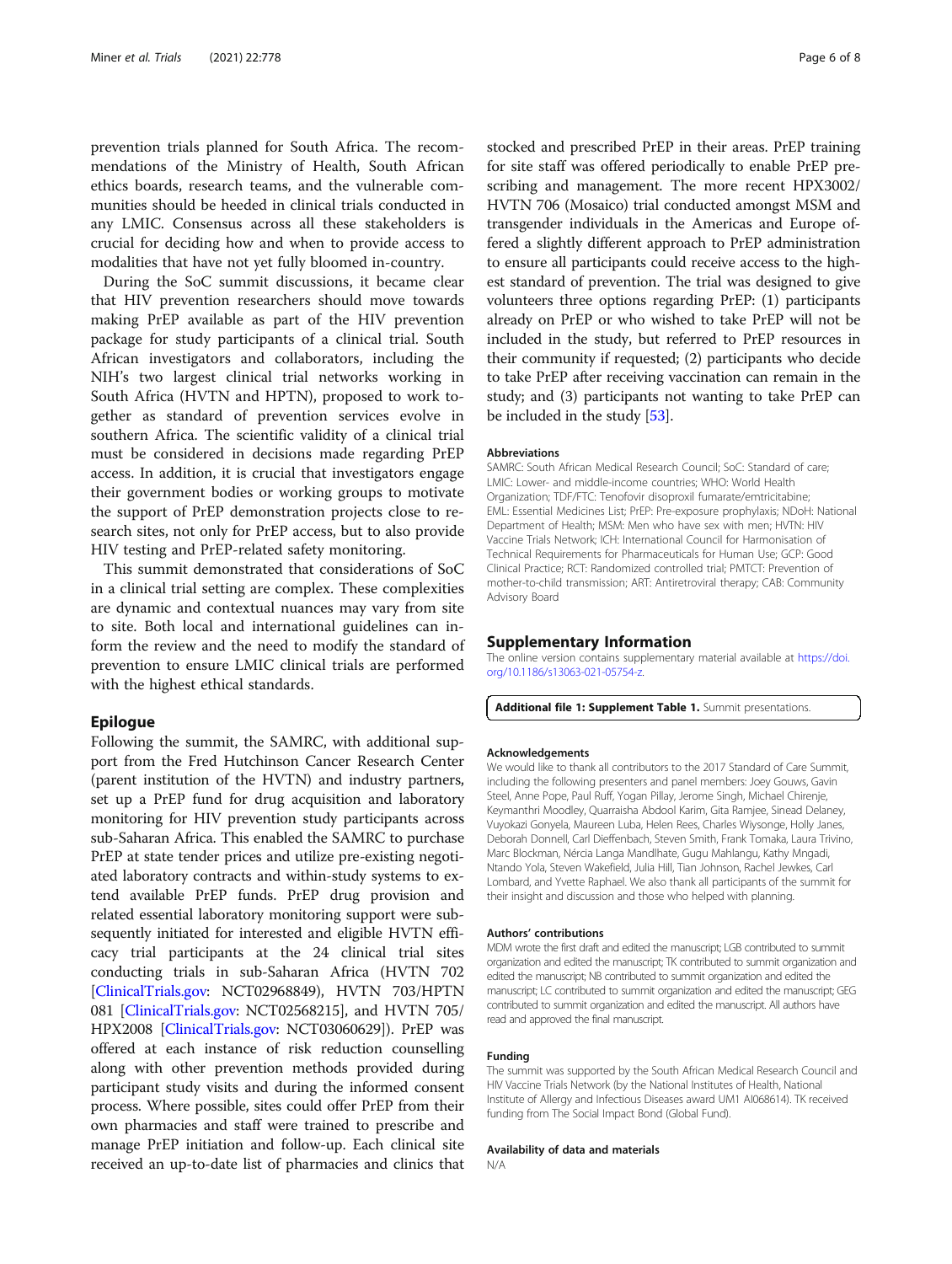#### <span id="page-6-0"></span>Declarations

Ethics approval and consent to participate N/A

Consent for publication

N/A

#### Competing interests

TK is a member of the National Essential Medicines List Committee and a Guideline Methodologist for WHO. All other authors declare no conflicts of interest.

#### Author details

<sup>1</sup>HVTN, Vaccine and Infectious Disease Division, Fred Hutchinson Cancer Research Center, 1100 Fairview Avenue North, Mail-stop E3-300, Seattle, WA 98109, USA. <sup>2</sup>Desmond Tutu HIV Centre, University of Cape Town, P.O. Box 13801, Mowbray, Cape Town 7705, South Africa. <sup>3</sup>South African Medical Research Council, Francie van Zijl Drive, Parowvallei, Cape Town, PO Box 19070, Tygerberg 7505, South Africa. <sup>4</sup>Division of Clinical Pharmacology, Department of Medicine, Faculty of Medicine and Health Sciences, Stellenbosch University, Private Bag X1, Matieland, Stellenbosch 7602, South Africa. <sup>5</sup>Department of Medicine and Laboratory Medicine, University of Washington, 1959 NE Pacific St, Seattle, WA 98195, USA.

## Received: 17 May 2021 Accepted: 19 October 2021<br>Published online: 06 November 2021

#### References

- Cohen MS, Chen YQ, McCauley M, Gamble T, Hosseinipour MC, Kumarasamy N, et al. Antiretroviral therapy for the prevention of HIV-1 transmission. N Engl J Med. 2016;375(9):830–9. [https://doi.org/10.1056/](https://doi.org/10.1056/NEJMoa1600693) [NEJMoa1600693](https://doi.org/10.1056/NEJMoa1600693).
- 2. Cohen MS, Chen YQ, McCauley M, Gamble T, Hosseinipour MC, Kumarasamy N, et al. Prevention of HIV-1 infection with early antiretroviral therapy. N Engl J Med. 2011;365(6):493–505. [https://doi.org/10.1056/](https://doi.org/10.1056/NEJMoa1105243) [NEJMoa1105243](https://doi.org/10.1056/NEJMoa1105243).
- Bavinton BR, Pinto AN, Phanuphak N, Grinsztejn B, Prestage GP, Zablotska-Manos IB, et al. Viral suppression and HIV transmission in serodiscordant male couples: an international, prospective, observational, cohort study. Lancet HIV. 2018;5(8):e438–e47. [https://doi.org/10.1016/S2352-3018\(18\)3](https://doi.org/10.1016/S2352-3018(18)30132-2) [0132-2.](https://doi.org/10.1016/S2352-3018(18)30132-2)
- 4. Rodger AJ, Cambiano V, Bruun T, Vernazza P, Collins S, van Lunzen J, et al. Sexual Activity Without Condoms and Risk of HIV Transmission in Serodifferent Couples When the HIV-Positive Partner Is Using Suppressive Antiretroviral Therapy. JAMA. 2016;316(2):171–81. [https://doi.org/10.1001/ja](https://doi.org/10.1001/jama.2016.5148) [ma.2016.5148](https://doi.org/10.1001/jama.2016.5148).
- 5. Baeten JM, Donnell D, Ndase P, Mugo NR, Campbell JD, Wangisi J, et al. Antiretroviral prophylaxis for HIV prevention in heterosexual men and women. N Engl J Med. 2012;367(5):399–410. [https://doi.org/10.1056/](https://doi.org/10.1056/NEJMoa1108524) [NEJMoa1108524](https://doi.org/10.1056/NEJMoa1108524).
- Grant RM, Lama JR, Anderson PL, McMahan V, Liu AY, Vargas L, et al. Preexposure chemoprophylaxis for HIV prevention in men who have sex with men. N Engl J Med. 2010;363(27):2587–99. [https://doi.org/10.1056/](https://doi.org/10.1056/NEJMoa1011205) [NEJMoa1011205](https://doi.org/10.1056/NEJMoa1011205).
- 7. Thigpen MC, Kebaabetswe PM, Paxton LA, Smith DK, Rose CE, Segolodi TM, et al. Antiretroviral preexposure prophylaxis for heterosexual HIV transmission in Botswana. N Engl J Med. 2012;367(5):423–34. [https://doi.](https://doi.org/10.1056/NEJMoa1110711) [org/10.1056/NEJMoa1110711.](https://doi.org/10.1056/NEJMoa1110711)
- 8. Marrazzo JM, Ramjee G, Richardson BA, Gomez K, Mgodi N, Nair G, et al. Tenofovir-based preexposure prophylaxis for HIV infection among African women. N Engl J Med. 2015;372(6):509–18. [https://doi.org/10.1056/](https://doi.org/10.1056/NEJMoa1402269) [NEJMoa1402269](https://doi.org/10.1056/NEJMoa1402269).
- 9. Van Damme L, Corneli A, Ahmed K, Agot K, Lombaard J, Kapiga S, et al. Preexposure prophylaxis for HIV infection among African women. N Engl J Med. 2012;367(5):411–22. [https://doi.org/10.1056/NEJMoa1202614.](https://doi.org/10.1056/NEJMoa1202614)
- 10. Chesney MA, Chambers DB, Kahn JO. Risk behavior for HIV infection in participants in preventive HIV vaccine trials: a cautionary note. J Acquir Immune Defic Syndr Hum Retrovirol. 1997;16(4):266–71. [https://doi.org/10.1](https://doi.org/10.1097/00042560-199712010-00007) [097/00042560-199712010-00007.](https://doi.org/10.1097/00042560-199712010-00007)
- 11. Ndebele PM, Wassenaar D, Munalula E, Masiye F. Improving understanding of clinical trial procedures among low literacy populations: an intervention within a microbicide trial in Malawi. BMC Med Ethics. 2012;13(1):29. [https://](https://doi.org/10.1186/1472-6939-13-29) [doi.org/10.1186/1472-6939-13-29.](https://doi.org/10.1186/1472-6939-13-29)
- 12. Dawson L, Garner S, Anude C, Ndebele P, Karuna S, Holt R, et al. Testing the waters: ethical considerations for including PrEP in a phase IIb HIV vaccine efficacy trial. Clin Trials. 2015;12(4):394–402. [https://doi.org/10.1177/1740774](https://doi.org/10.1177/1740774515579165) [515579165](https://doi.org/10.1177/1740774515579165).
- 13. U.S. Food and Drug Administration approves Gilead's Truvada® for reducing the risk of acquiring HIV [press release]. [https://www.gilead.com/news-and](https://www.gilead.com/news-and-press/press-room/press-releases/2012/7/us-food-and-drug-administration-approves-gileads-truvada-for-reducing-the-risk-of-acquiring-hiv:)[press/press-room/press-releases/2012/7/us-food-and-drug-administration-a](https://www.gilead.com/news-and-press/press-room/press-releases/2012/7/us-food-and-drug-administration-approves-gileads-truvada-for-reducing-the-risk-of-acquiring-hiv:) [pproves-gileads-truvada-for-reducing-the-risk-of-acquiring-hiv:](https://www.gilead.com/news-and-press/press-room/press-releases/2012/7/us-food-and-drug-administration-approves-gileads-truvada-for-reducing-the-risk-of-acquiring-hiv:) Gilead Sciences, Inc.2012.
- 14. World Health Organization. WHO expands recommendation on oral preexposure prophylaxis of HIV infection (PrEP). Geneva, Switzerland: World Health Organization; 2015.
- 15. UNAIDS. Aidsinfo [Available from: [https://aidsinfo.unaids.org/.](https://aidsinfo.unaids.org/)
- 16. South African Medical Research Council. Executive Summary of the Summit on the Standard of Care in Clinical Trials in Low-Middle Income Settings. Cape Town, South Africa 2017.
- 17. Moffett P, Moore G. The standard of care: legal history and definitions: the bad and good news. West J Emerg Med. 2011;12(1):109–12.
- 18. South African Health Products Regulatory Authority. Medicines and Related Substances Act No. 101 of 1965. 1965. [https://www.sahpra.org.za/](https://www.sahpra.org.za/documents/abdb0bc7MedicinesandRelatedSubstancesAct101of1965,asatMay2017.pdf) [documents/abdb0bc7MedicinesandRelatedSubstancesAct101of1965,asatMa](https://www.sahpra.org.za/documents/abdb0bc7MedicinesandRelatedSubstancesAct101of1965,asatMay2017.pdf) [y2017.pdf](https://www.sahpra.org.za/documents/abdb0bc7MedicinesandRelatedSubstancesAct101of1965,asatMay2017.pdf). Accessed 1 Apr 2021.
- 19. Annas GJ, Grodin MA. The Nazi Doctors and the Nuremberg Code: human rights in human experimentation. New York: Oxford University Press; 1992.
- 20. National Commission for the Protection of Human Subjects of Biomedical and Behavioral Research. The Belmont Report. 1979. [https://www.hhs.gov/](https://www.hhs.gov/ohrp/sites/default/files/the-belmont-report-508c_FINAL.pdf) [ohrp/sites/default/files/the-belmont-report-508c\\_FINAL.pdf](https://www.hhs.gov/ohrp/sites/default/files/the-belmont-report-508c_FINAL.pdf). Accessed 1 Apr 2021.
- 21. World Medical Association. Wma Declaration of Helsinki Ethical Principles for Medical Research Involving Human Subjects. Helsinki, Finland; 1964. [https://www.wma.net/policies-post/wma-declaration-of-helsinki-ethical](https://www.wma.net/policies-post/wma-declaration-of-helsinki-ethical-principles-for-medical-research-involving-human-subjects/)[principles-for-medical-research-involving-human-subjects/.](https://www.wma.net/policies-post/wma-declaration-of-helsinki-ethical-principles-for-medical-research-involving-human-subjects/) Accessed 1 Apr 2021.
- 22. INTERNATIONAL COUNCIL FOR HARMONISATION OF TECHNICAL REQUIREMENTS FOR PHARMACEUTICALS FOR HUMAN USE (ICH). Integrated addendum to ICH E6(R1): guideline for good clinical practice E6(R2). [https://](https://www.ich.org/page/efficacy-guidelines#6-2;) [www.ich.org/page/efficacy-guidelines#6-2;](https://www.ich.org/page/efficacy-guidelines#6-2;) 2016.
- 23. UNAIDS A. Good participatory practice: guidelines for biomedical HIV prevention trials. Geneva; 2011.
- 24. Institute of Medicine (US) Committee on Standards for Developing Trustworthy Clinical Practice Guidelines. Clinical practice guidelines we can trust. Graham R, Mancher M, Wolman D, Greenfield S, Steinberg E, editors. Washington, DC: National Academies Press; 2011.
- 25. Guyatt GH, Oxman AD, Schunemann HJ, Tugwell P, Knottnerus A. GRADE guidelines: a new series of articles in the Journal of Clinical Epidemiology. J Clin Epidemiol. 2011;64(4):380–2. [https://doi.org/10.1016/j.jclinepi.2010.09.011.](https://doi.org/10.1016/j.jclinepi.2010.09.011)
- 26. Emanuel EJ, Wendler D, Killen J, Grady C. What makes clinical research in developing countries ethical? The benchmarks of ethical research. J Infect Dis. 2004;189(5):930–7. <https://doi.org/10.1086/381709>.
- 27. Kredo T, Machingaidze S, Louw Q, Young T, Grimmer K. South African Guideline Excellence (SAGE): what's in a name? S Afr Med J. 2015;106(1):18– 20. <https://doi.org/10.7196/SAMJ.2016.v106i1.10286>.
- 28. WHO. Global data shows increasing PrEP use and widespread adoption of WHO PrEP recommendations. [https://www.who.int/news-room/feature](https://www.who.int/news-room/feature-stories/detail/global-data-shows-increasing-prep-use-and-widespread-adoption-of-who-prep-recommendations;)[stories/detail/global-data-shows-increasing-prep-use-and-widespread-a](https://www.who.int/news-room/feature-stories/detail/global-data-shows-increasing-prep-use-and-widespread-adoption-of-who-prep-recommendations;) [doption-of-who-prep-recommendations;](https://www.who.int/news-room/feature-stories/detail/global-data-shows-increasing-prep-use-and-widespread-adoption-of-who-prep-recommendations;) 2021.
- 29. Annas GJ. The right to health and the nevirapine case in South Africa. N Engl J Med. 2003;348(8):750–4. <https://doi.org/10.1056/NEJMlim022737>.
- 30. Treatment Action Campaign V. Minister of Health, High Court of South Africa, Transvaal Provincial Div., 2002 (4) Bclr 356(T). 2002. [https://www.globa](https://www.globalhealthrights.org/wp-content/uploads/2013/01/HC-2001-Treatment-Action-Campaign-v.-Minister-of-Health-No-1.pdf) [lhealthrights.org/wp-content/uploads/2013/01/HC-2001-Treatment-Action-](https://www.globalhealthrights.org/wp-content/uploads/2013/01/HC-2001-Treatment-Action-Campaign-v.-Minister-of-Health-No-1.pdf)[Campaign-v.-Minister-of-Health-No-1.pdf.](https://www.globalhealthrights.org/wp-content/uploads/2013/01/HC-2001-Treatment-Action-Campaign-v.-Minister-of-Health-No-1.pdf) Accessed 1 Apr 2021.
- 31. Minister of Health and Others V Treatment Action Campaign and Others (No 2) (Cct8/02) [2002] Zacc 15; 2002 (5) Sa 721; 2002 (10) Bclr 1033 (5 July 2002), 2002. <http://www.saflii.org/za/cases/ZACC/2002/15.html>. Accessed 1 Apr 2021.